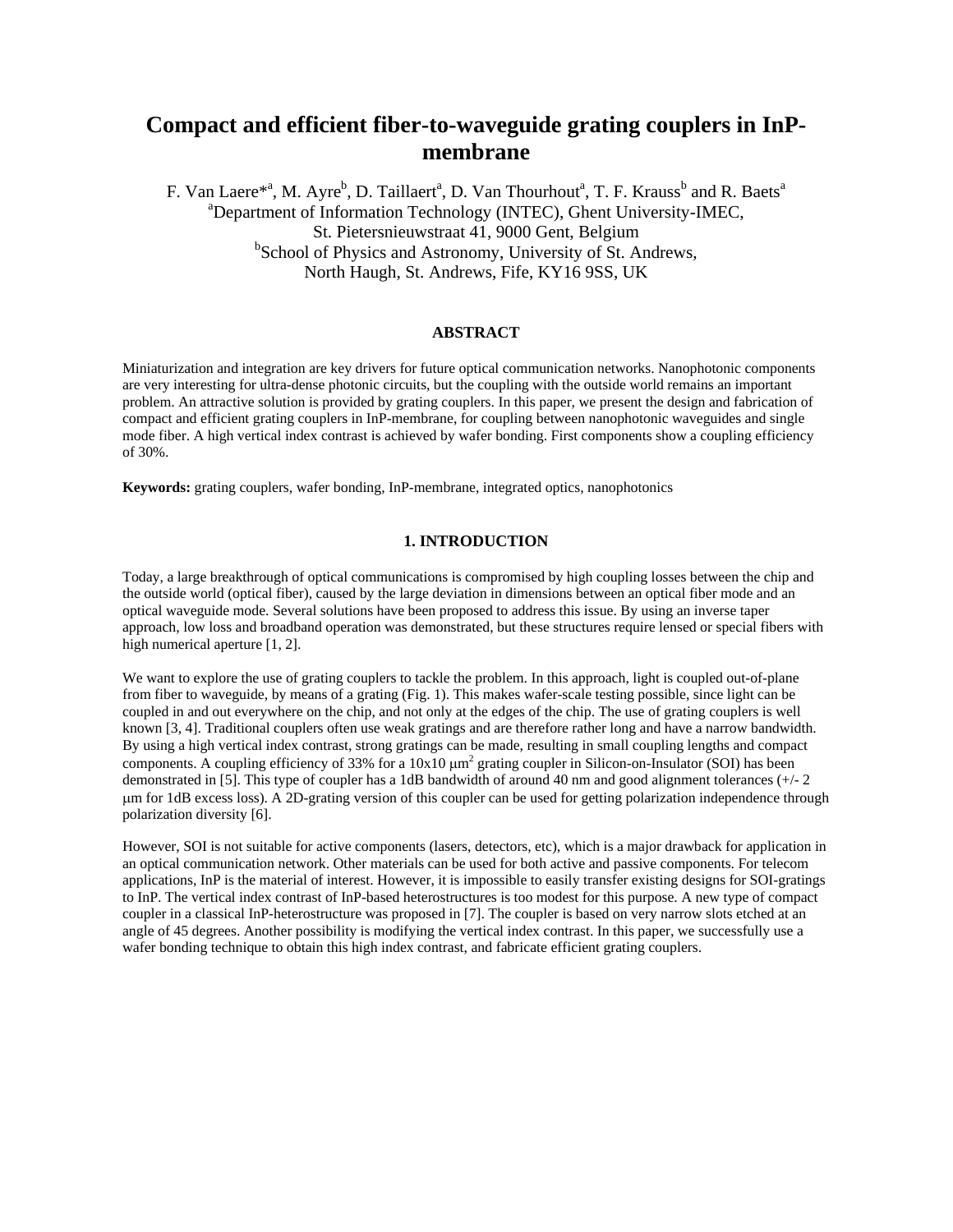

Fig. 1. Principle of a grating coupler for coupling between optical fiber and nanophotonic waveguides.

#### **2. WAFER BONDING**

A possible definition of "bonding" is "joining of two materials". We focus on adhesive bonding, where an intermediate spin-on layer is used. In this approach one or both substrates are covered with an adhesive (photoresist, PMMA, SU8, BCB, spin-on-glass …). The adhesive serves as a planarizing layer and therefore a certain degree of non-planarity can be tolerated. We use BCB (BenzoCycloButene) as the intermediate spin-on layer. BCB is widely used in the microelectronics industry and has some interesting properties: low cure temperature (250 C), high degree of planarization, thermal stability, transparency at telecom wavelengths, low dielectric constant, good chemical resistance, low outgassing.

The bonding procedure is shown in Fig. 2. First, the substrates are cleaned. However, structured surfaces or submicron particles can be tolerated. Then, the bonding agent BCB is spun onto a host substrate (e.g. GaAs) (Fig. 2b). The material to be bonded (consisting of an InP-substrate, an InGaAsP etch-stop layer and a thin InP membrane (Fig. 2a)) is placed upside down onto the host-substrate (Fig. 2c). After curing of the BCB, the substrate is removed (Fig. 2d), and also the etch stop layer is removed. The result is a thin InP-membrane on BCB (Fig. 2e). In this way, we achieve a high vertical index contrast.



Fig. 2. Schematic view of the bonding principle.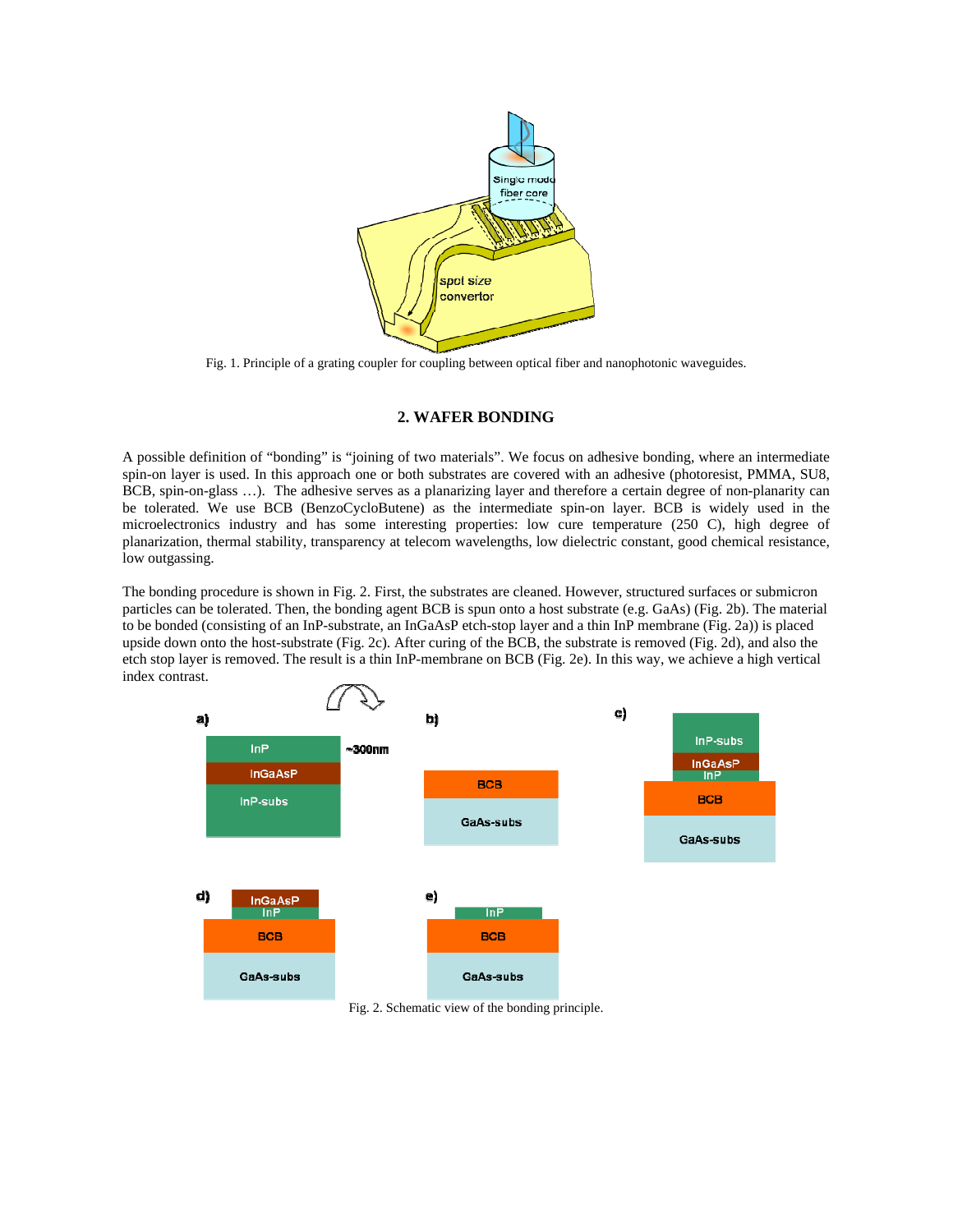## **3. DESIGN**

For the design of the grating couplers, we use CAMFR [8], an eigenmode expansion tool. All simulations are for TEpolarization. Near vertical coupling at 10 degrees is used to avoid second order reflection. The simulation method is described in detail in [9]. The grating parameters to be determined are the period, etch depth and filling factor. An optimization of these parameters results in: period=660 nm, etch depth=120 nm, filling factor=0.5. The BCB-thickness has a major influence on the ratio between upwards and downwards radiated power, as is shown in Fig. 3. The coupling efficiency is simulated as a function of BCB-thickness. An optimal BCB-thickness is 1.18 µm. The coupling efficiency of this structure is 34%. The up/down ratio can be increased by applying a surface AR-coating. We use an  $Al_2O_3$  layer  $(n=1.58$  at wavelength of 1550 nm) with an optimal thickness of 260 nm. The maximum coupling efficiency is increased to 54% and the 1dB bandwidth is 50 nm. The field profile of an InP-membrane grating coupler with ARcoating is shown in Fig 4. The coupling efficiency curves for the couplers without and with surface AR-coating respectively are shown in Fig. 5. The coupling efficiency is limited by radiation to the substrate. By adding a bottom mirror, the coupling efficiency can be increased to a simulated value of 74%.



Fig. 3. Determination of the optimal BCB thickness.



Fig. 4. Field profile of an InP-membrane coupler with AR-coating.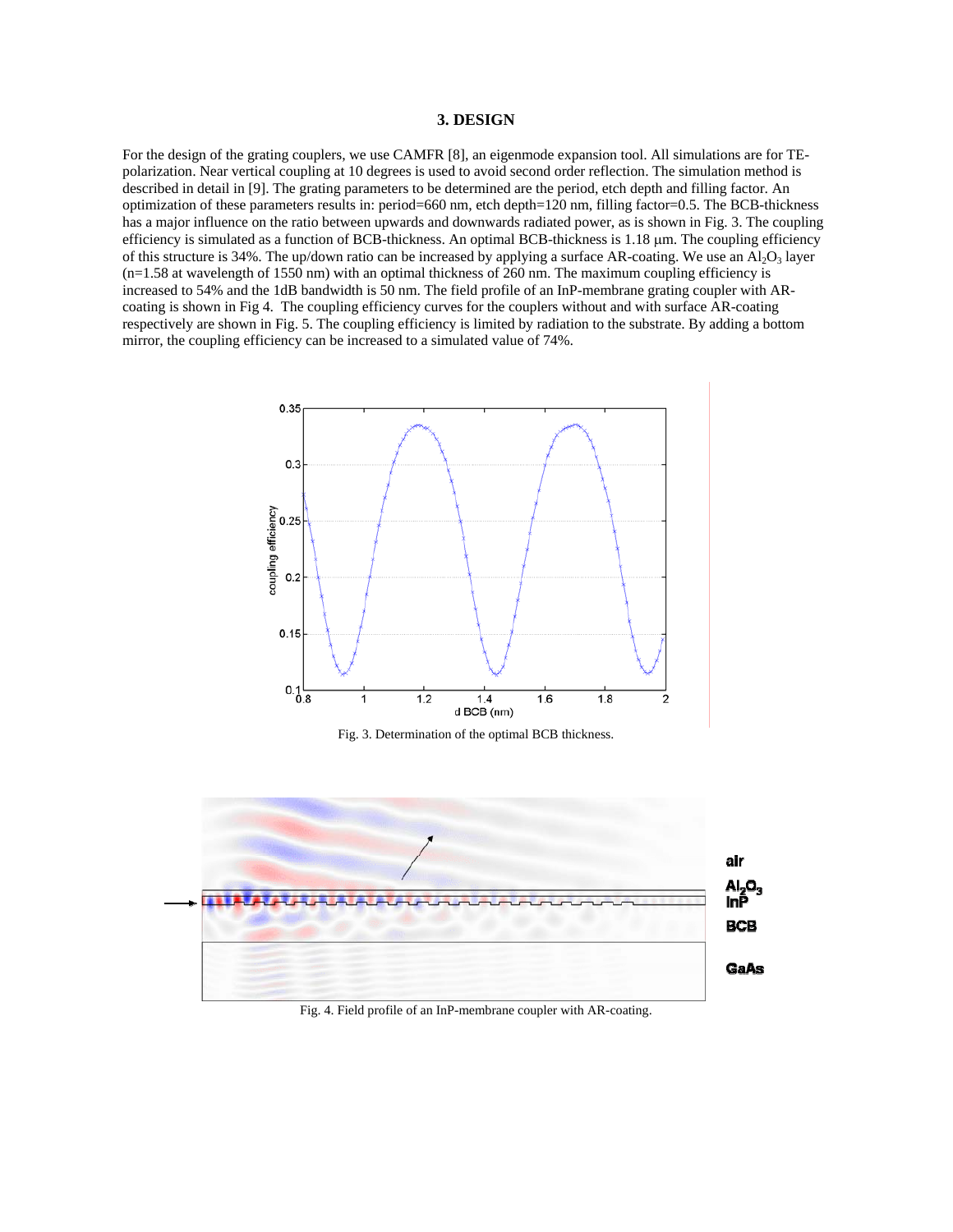

Fig. 5. Coupling efficiency of a 1D-grating coupler with and without AR-coating.

## **4. FABRICATION**

The layer structure used for the devices consists of an InP-substrate, an InGaAsP etch-stop layer and a 300 nm InPlayer, serving as the membrane layer. In a first step, gratings and waveguides are defined by e-beam lithography using PMMA. The waveguides are 10  $\mu$ m wide and bounded by 5  $\mu$ m wide trenches. The pattern is then transferred into a Fox-14 (flowable oxide) hard mask by Reactive Ion Etching (RIE) using CHF3. Finally, the structures are etched into the epistructure by RIE using  $CH_4/H_2$  and the Fox-14 layer is removed with HF. This structure is then bonded onto a host-substrate by means of BCB, with the grating at the bottom side. After curing of the BCB for 1 hour at 250 C in a nitrogen environment, the InP-substrate is removed by lapping and wet etching. Finally the etch stop layer is removed by wet etching. More details about the bonding procedure can be found in [10]. A FIB cross-section of a fabricated structure is shown in Fig. 6.



Fig. 6. FIB cross-section of a fabricated 1D-grating coupler.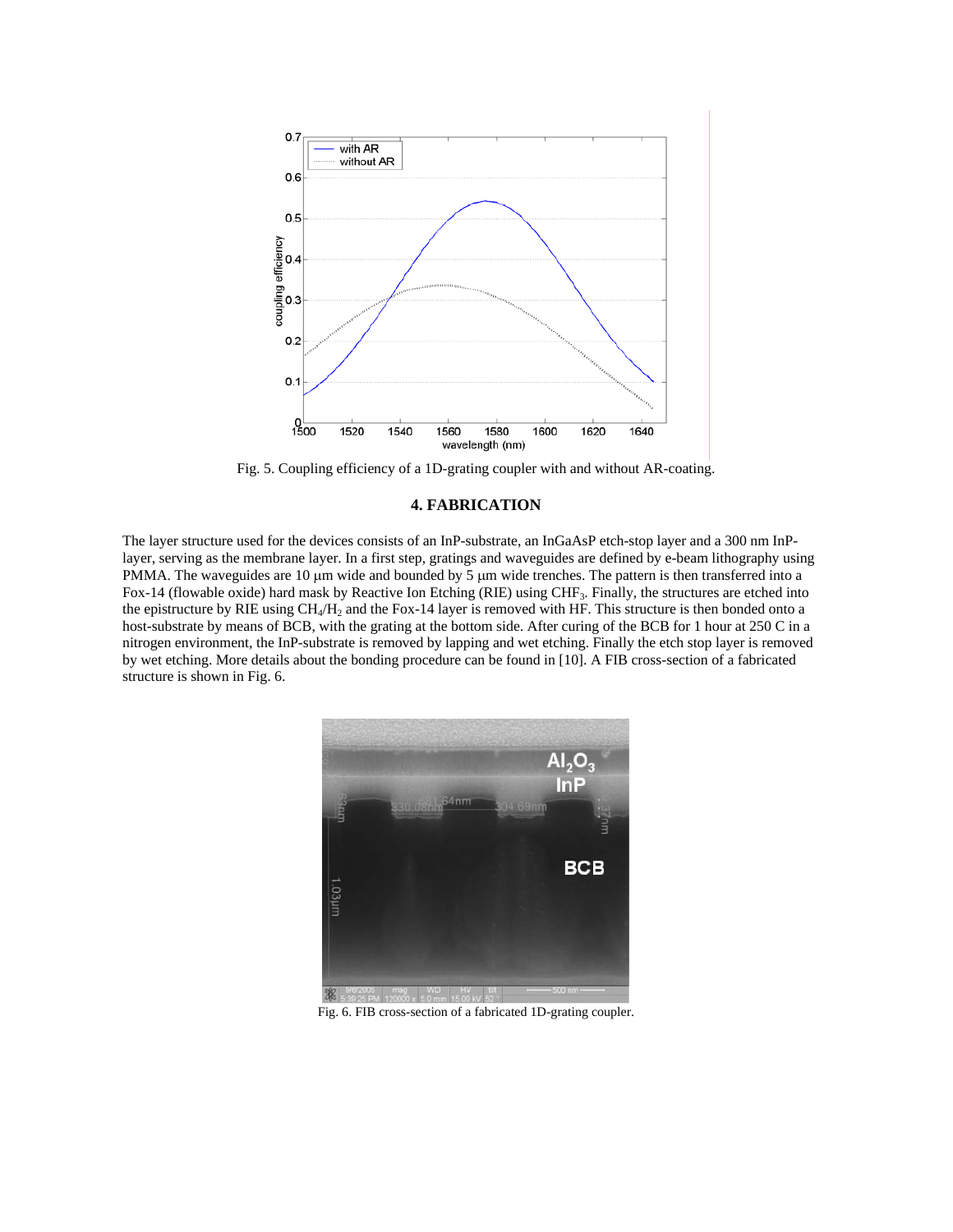#### **5. RESULTS**

#### **5.1 Measurement setup**

The performance of the couplers is determined from a fiber-to-fiber transmission measurement (Fig. 7).



Fig. 7. Schematic drawing of the measurement setup.

A fiber connected to a tunable laser is positioned above the input grating, at an angle of 10 degrees. Another fiber, connected to a power detector is positioned above the output grating coupler, also at 10 degrees. By assuming that input coupler and output coupler are the same, and by characterizing losses in our setup, we can determine the coupling efficiency of a single coupler.

#### **5.2 1D-grating coupler**

First measurements are done on a sample without AR-coating. The measured coupling efficiency is 19% per coupler. After applying a surface AR-coating (an  $A<sub>2</sub>O<sub>3</sub>$  layer with actual thickness of 240 nm), the coupling efficiency is increased to 30% and the 1dB bandwidth is around 50 nm. There is a discrepancy between simulation and theory. For the case with AR coating, the simulated coupling efficiency is 54%, while we have measured 30%. The main reason is the deviation between targeted structure and fabricated structure. We have simulated the couplers with the parameters (period, etch depth, filling factor, BCB thickness) deduced from a FIB cross-section. The two most important factors are a slightly wrong BCB-thickness (fabricated:  $1.3 \mu m$ , design:  $1.18 \mu m$ ) and a deviation in refractive index of the ARcoating (fabricated: 1.47, design: 1.58). Other possible factors are roughness induced through the etching and imperfectness of the AR-coating layer and the bonding interface. The measurement results, together with the simulations for the actual fabricated structure are shown in Fig. 8. The discrepancy between theory and experiment has become much smaller.

#### **5.3 2D-grating coupler**

We have also fabricated 2D-grating couplers. In this case, the grating lines are replaced by holes. The hole size is optimized in order to get maximal upwards radiation. The optimal hole diameter is 480 nm, and the period is 640 nm, in order to center the coupling efficiency curve at a wavelength of 1550 nm. An SEM top-view picture of the fabricated structure is shown in Fig. 9.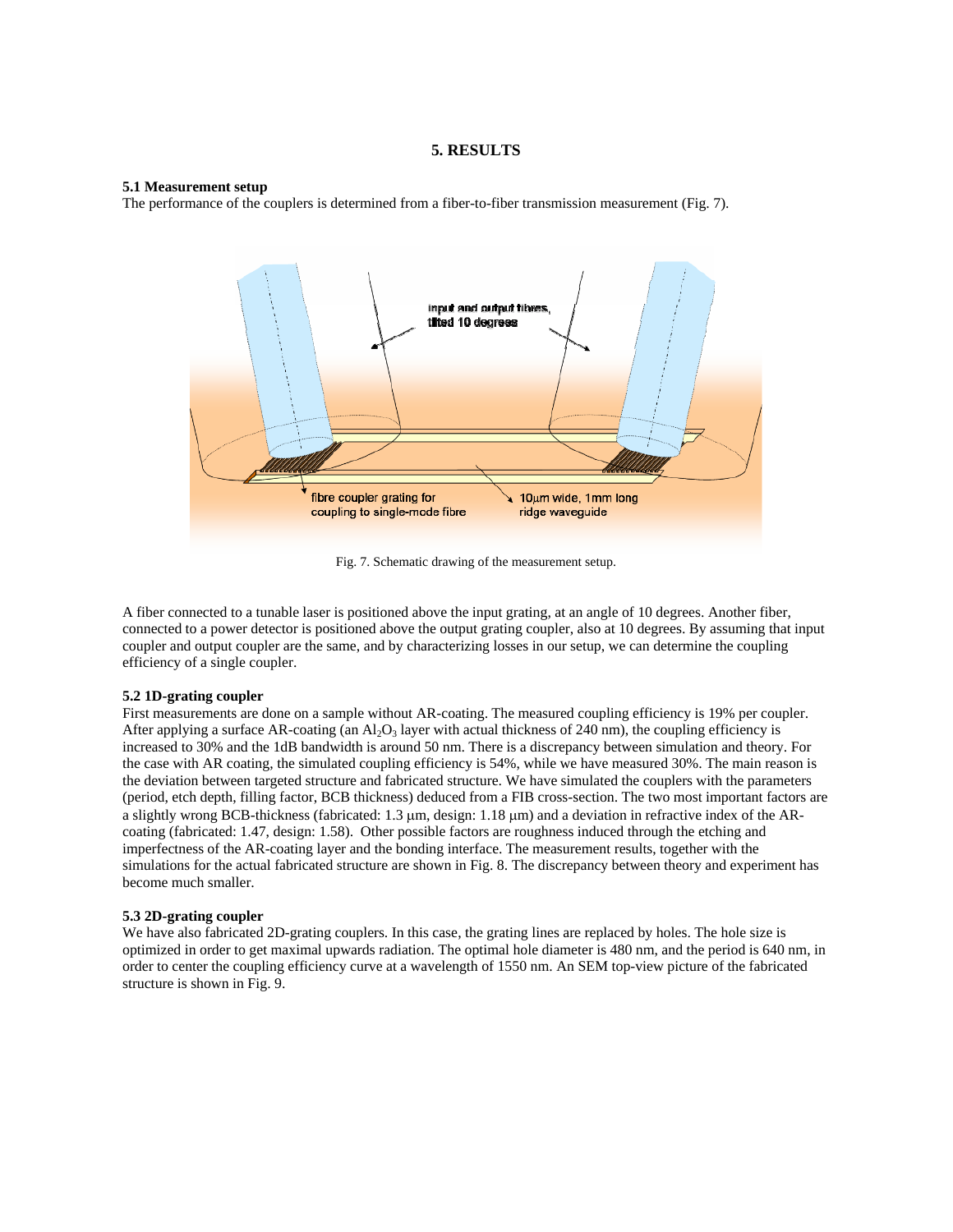

Fig. 8. Measurement result and simulation for the actual fabricated 1D-grating coupler.

The measured coupling efficiency curves are shown in Fig. 10. The coupling efficiency for the case without AR-coating is 23%. By applying an AR-coating, the coupling efficiency is increased to 31%. The 1dB bandwidth is around 40 nm. This coupler is interesting for use in a polarization diversity configuration, in order to get polarization independence.



Fig. 9. SEM-top view of a fabricated 2D-grating coupler.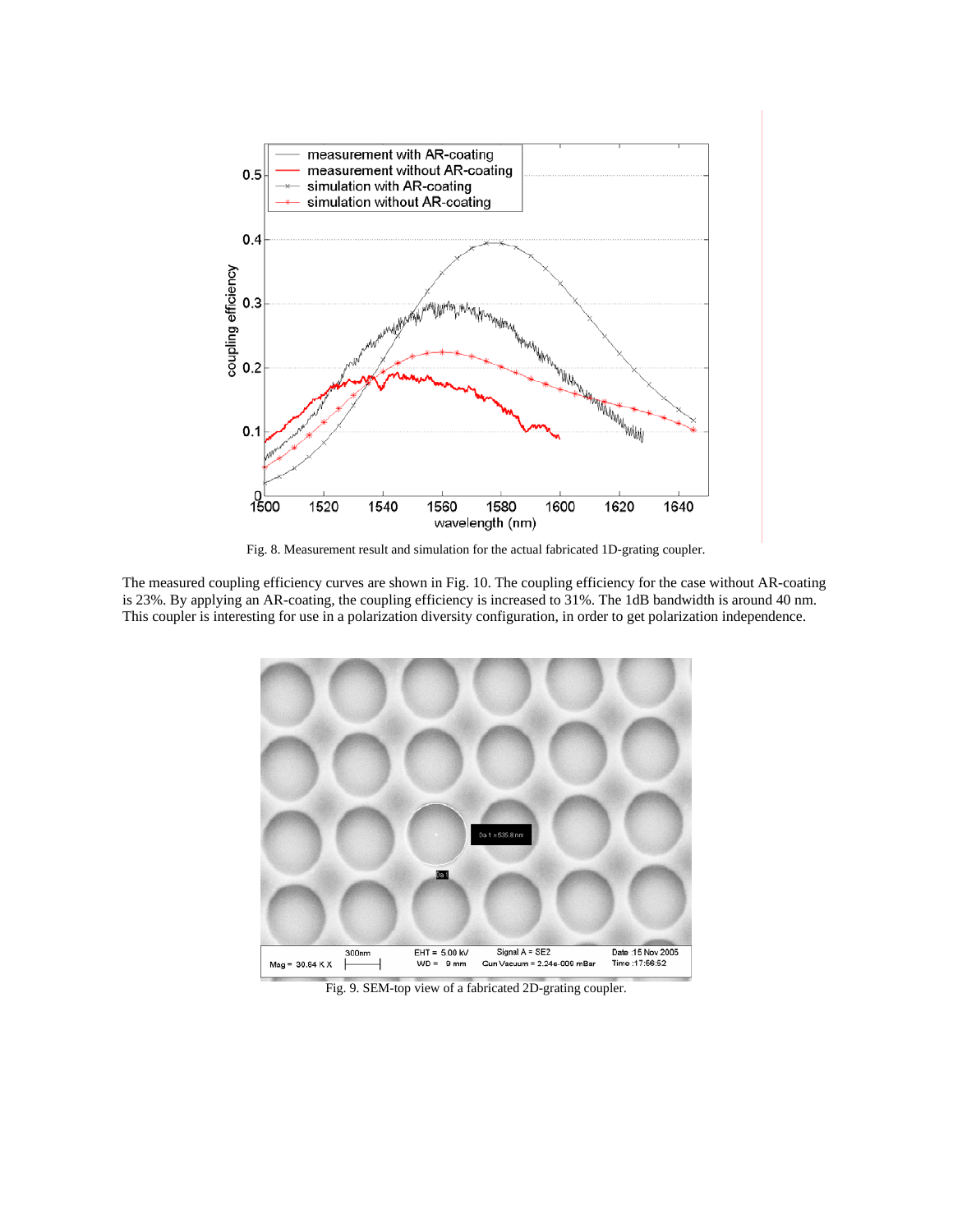

Fig. 10. Measurement result of a 2D-grating coupler.

## **6. CONCLUSIONS**

We have presented the design and fabrication method of compact fiber-to-waveguide couplers in InP-membrane. We have demonstrated around 30% coupling efficiency on first fabricated structures. The wafer bonding approach is very well suited for adding more complexity to the couplers. Work is in progress to fabricate grating couplers with a bottom mirror, which would enhance the coupling efficiency substantially.

### **ACKNOWLEDGEMENTS**

Part of this work was supported by the European Union through the IST-FUNFOX project. F. Van Laere thanks the Flemish Institute for the industrial advancement of scientific and technical Research (IWT) for a specialization grant. J. Schrauwen is acknowledged for making a FIB cross-section of the couplers. Alcatel-Thales III-V lab is acknowledged for providing the InP epi-wafers used in this work.

## **REFERENCES**

- 1. T. Tsuchizawa, K. Yamada, H. Fukuda, T. Watanabe, J. Takahashi, T. Shoji, E. Tamechika, S. Itabashi, H. Morita, "Microphotonics devices based on silicon microfabrication technology", IEEE J. Select. Top. Quant. Elect, vol. 11, 2005, pp. 232-240.
- 2. G. Roelkens, P. Dumon, W. Bogaerts, D. Van Thourhout, R. Baets, "Efficient Silicon-on-Insulator fiber coupler fabricated using 248 nm deep UV lithography", IEEE Photonics Technology Letters, vol. 17, 2005, pp. 2613-2615.
- 3. T.W. Ang, G.T. Reed, A. Vonsovici, A.G.R. Evans, P.R. Routley, M.R. Josey, "Effects of grating heights on highly efficient unibond waveguide grating couplers", IEEE Photonics Technology Letters, 2000, vol.12, pp. 59-61.
- 4. R. Orobtchouk, A. Layadi, H. Gualous, D. Pascal, A. Koster, S. Laval, "High-efficiency light coupling in a submicrometric silicon-on-insulator waveguide", Applied Optics, 2000, vol. 39, pp. 5773-5777.